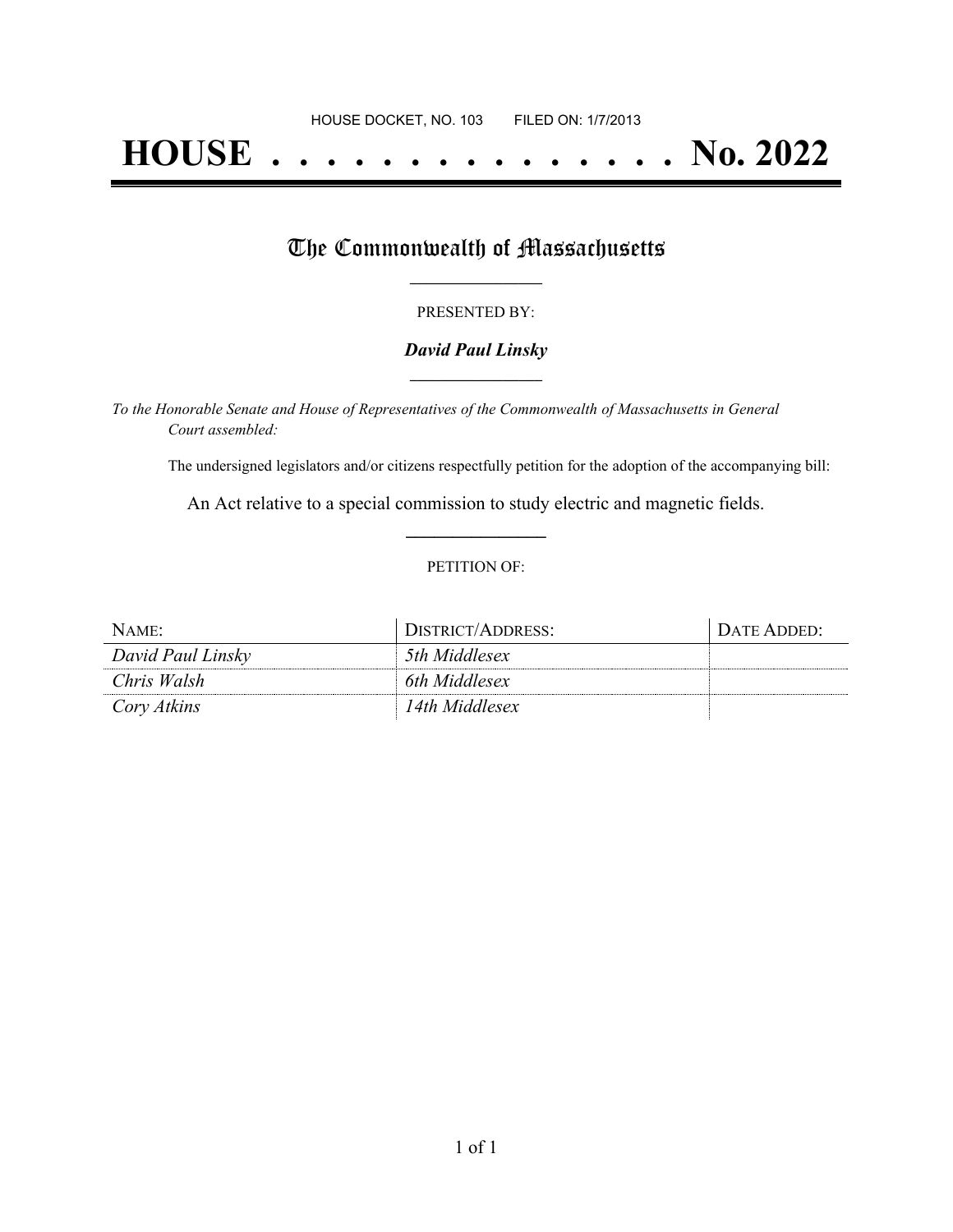#### HOUSE DOCKET, NO. 103 FILED ON: 1/7/2013

## **HOUSE . . . . . . . . . . . . . . . No. 2022**

By Mr. Linsky of Natick, a petition (accompanied by bill, House, No. 2022) of David Paul Linsky, Chris Walsh and Cory Atkins for an investigation by a special commission (including members of the General Court) relative to the health effects and safety of electric and magnetic fields from transmission lines. Public Health.

#### [SIMILAR MATTER FILED IN PREVIOUS SESSION SEE HOUSE, NO. *2901* OF 2011-2012.]

## The Commonwealth of Massachusetts

**\_\_\_\_\_\_\_\_\_\_\_\_\_\_\_ In the Year Two Thousand Thirteen \_\_\_\_\_\_\_\_\_\_\_\_\_\_\_**

An Act relative to a special commission to study electric and magnetic fields.

Be it enacted by the Senate and House of Representatives in General Court assembled, and by the authority *of the same, as follows:*

 SECTION 1. Notwithstanding any general or special law or regulation to the contrary, a special commission hereafter referred to as the commission, is hereby established for the purpose of investigating the public health effects and safety of electric and magnetic fields emanating from overhead or other electric transmission wires. The commission shall investigate but not limited to assessing any risks to health that may exist from exposure to electric and magnetic fields.

 The commission shall be appointed by the governor, shall consist of twelve members must have the follow individuals: the House and Senate chairmen of the joint committee on telecommunications and energy who shall serve as co-chairs of the commission, one member of the House of Representatives, appointed by the Speaker, one member of the Senate appointed by the President of the Senate, a representative of the Department of Environmental Protection a representative from Department of Public Utilities, a representative from the Department of Public Health, a representative from the American Cancer Society, a representative from the Environmental League of Massachusetts, and a representative from the International Brotherhood of Electrical Workers.